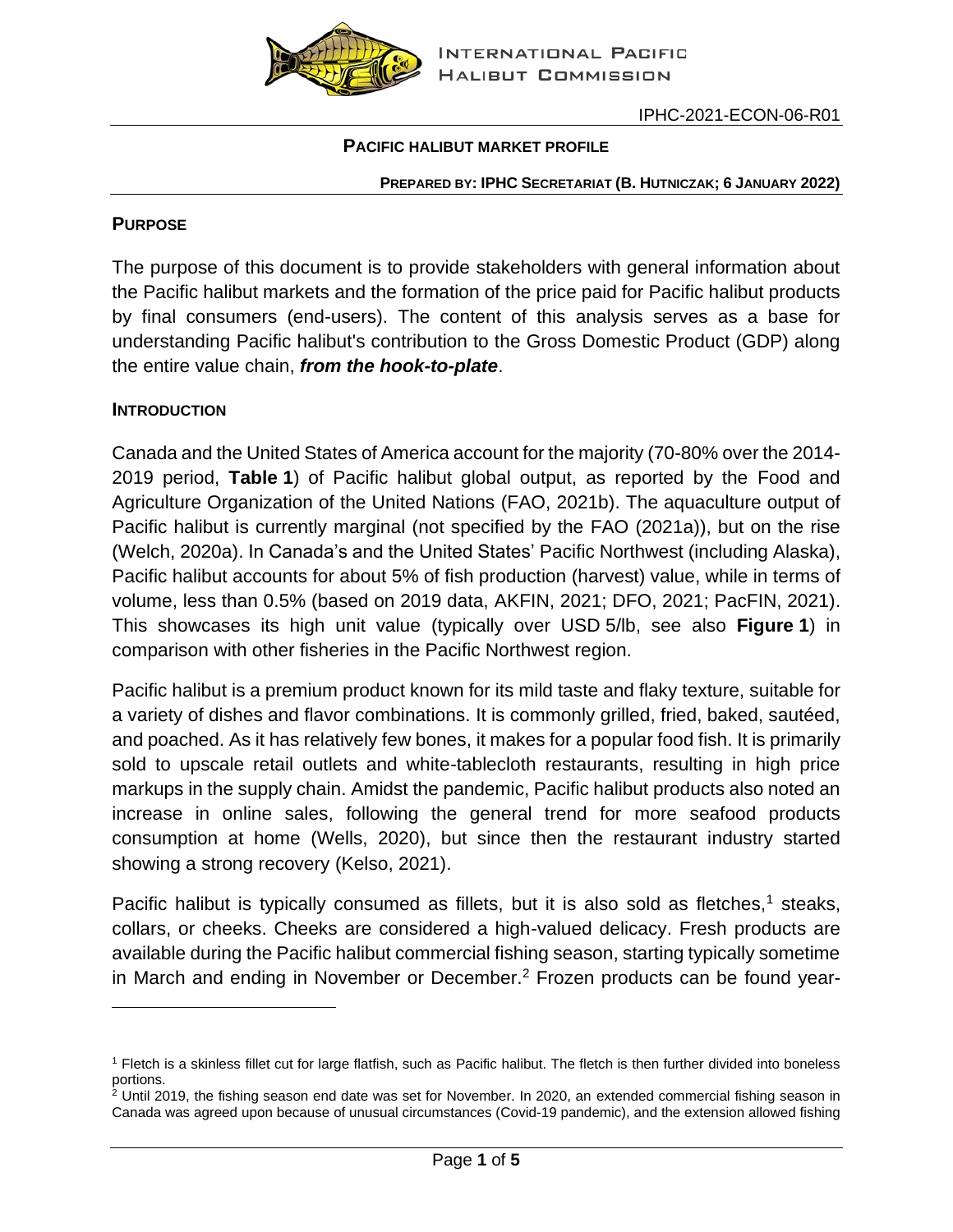round. Excess fish parts are ground and discharged as waste or turned into fish meal (AFSC, 2019).

The majority of Pacific halibut on the North American market is produced from fish landed in Alaska or British Columbia, and processed in Canada or the United States, but wholesalers carry also Pacific halibut products originating from Russian waters processed in China. These are typically offered in the form of fletches (Tradex, 2021c).

The main substitute product is Atlantic halibut, but weak substitutes include Pacific cod and other whitefish (AFSC, 2019).

|            | 2014   | 2015   | 2016   | 2017   | 2018  | 2019   | $2020^{(1)}$ |
|------------|--------|--------|--------|--------|-------|--------|--------------|
| Canada     | 3,619  | 3,710  | 3.747  | 3,812  | 3,330 | 3.163  | 2,959        |
| <b>USA</b> | 10,479 | 11,008 | 11,286 | 11,895 | 9,877 | 11,203 | 10,106       |
| Russia     | 4,754  | 4.220  | 4,346  | 3,895  | 5,932 | 4,172  | NA           |
| % IPHC     | 74.8%  | 77.7%  | 77.6%  | 80.1%  | 69.0% | 77.5%  | NA           |

<span id="page-1-0"></span>

|  |  |  | Table 1: Global Pacific halibut production (t, round weight, 2014-2020). |
|--|--|--|--------------------------------------------------------------------------|
|  |  |  |                                                                          |

(1) Based on IPHC data. Note that the FAO data in principle should include harvest volume for all commercial, industrial, recreational, and subsistence purposes, and aquaculture. However, the FAO values for Canada and USA align with commercial landings reported by DFO (2021) and NOAA (2021a).



*Notes*: Based on eLandings data (ADFG, 2021). Converted from nominal to real prices using Consumer Price Index (CPI, BLS 2021), with baseline in January 2019.

<span id="page-1-1"></span>*Figure 1: Average monthly Pacific halibut ex-vessel price in Alaska.*

in the IPHC Regulatory Area 2B up to December 7 (regulatory update from 17 September 2020). Current (2021) regulations provide for the fishing season lasting until December 7 in all IPHC Regulatory Areas (latest update from 22 February 2021).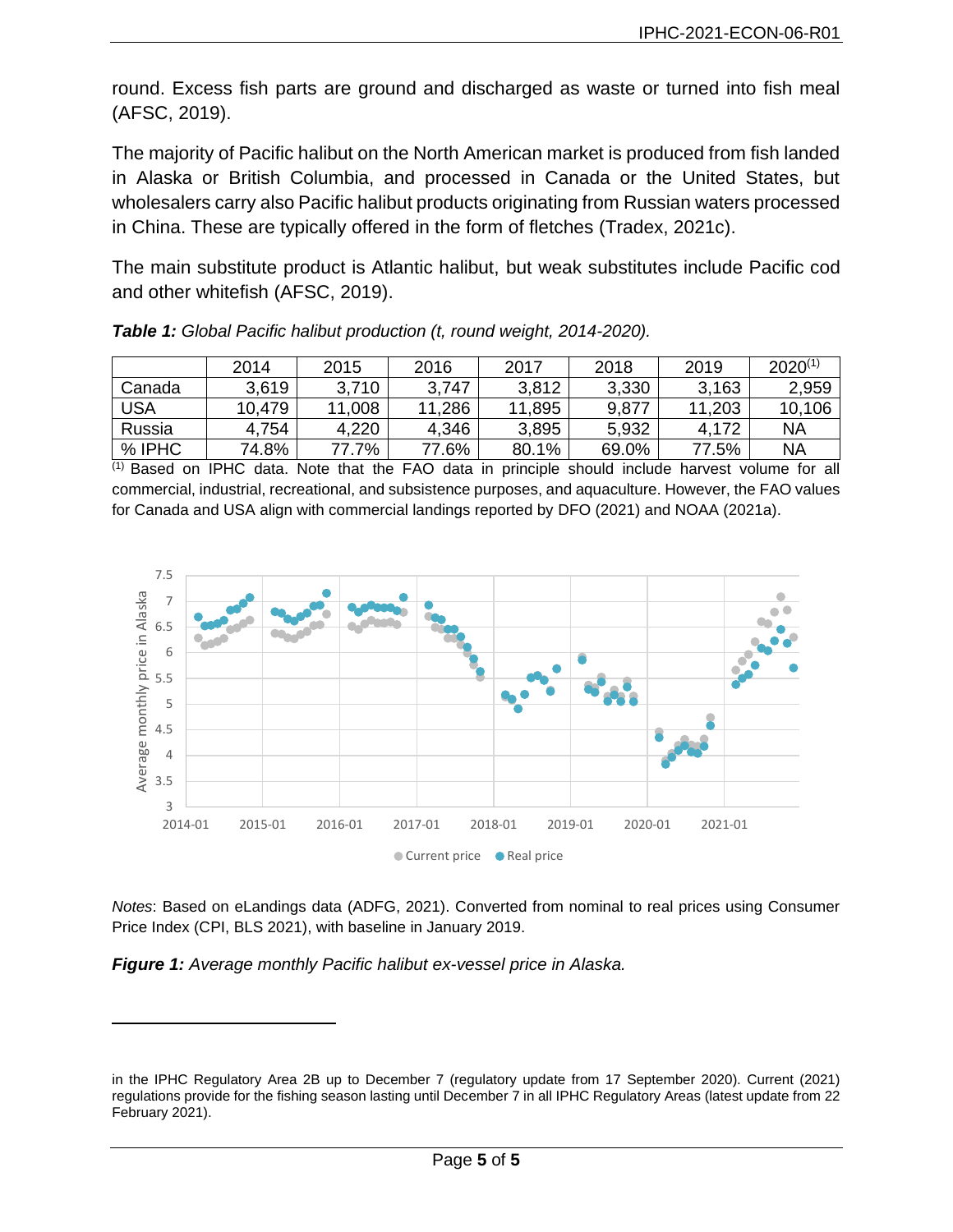### **PROCESSING AND PRIMARY WHOLESALE**

The total value of Pacific halibut products processed by Alaska and British Columbia (i.e., wholesale value)<sup>3</sup> in 2019 was about USD 165.3 mil., of which Alaska accounted for 66%.<sup>4</sup> The covid-19 pandemic had a considerable impact on the 2020 output of the processing sector in Alaska. The state noted a 28% year-on-year drop in wholesale value, from USD 108.6 mil. in 2019 to USD 78.3 mil in 2020. However, the 2021 season was marked by a prompt recovery, with wholesale prices continuing an upward trend throughout the year (Tradex, 2021a). British Columbia noted a less pronounced Pacific halibut wholesale value drop between 2019 and 2020, about 10%, from USD 53.8 mil. to USD 48.2 mil. Early indicators for 2021 based on monthly data on sales by the *Seafood product preparation and packaging* sector in British Columbia (Statistics Canada, 2021b; data available for July-October) suggest a recovery in earlier months (year-on-year increase in July and August, data for January-June suppressed to meet the confidentiality requirements) but overall further decrease in sales by 11%.

The main Pacific halibut product of both Alaska and British Columbia is headed and gutted (H&G) fish. It accounted for 65% of 2019 Alaska production. Fresh products dominate British Columbia's production, while Alaska delivers a mix of fresh and frozen products (fresh products typically account for 50-60% of output value). **[Figure](#page-3-0) 2** and **[Figure](#page-3-1) 3** show year-to-year changes in Pacific halibut processing output by type of product (fresh, frozen, other, for Alaska only), and wholesale value in comparison with landings value (values in 2020 USD).

H&G fish are typically available as individually quick frozen (IQF) product, most commonly 60-80lb in size. <sup>5</sup> H&G fish marketed in North America are typically produced by national processors from Alaska and British Columbia's harvest. The second most popular product at the wholesale level is Pacific halibut IQF fletches (typically 1-3lb in size). The origin of

<sup>3</sup> This excludes commercial production in Washington, Oregon, and California (collectively, WOC). See details on gaps in economic statistics for the Pacific halibut processing sector described in [IPHC-2021-ECON-02.](https://www.iphc.int/uploads/pdf/economics/2021/iphc-2021-econ-02.pdf) The estimated output of the US West Coast is USD 5.0 mil. The estimate is based on the Pacific halibut multiregional economic impact assessment (PHMEIA) model (see details i[n IPHC-2022-AM098-INF04\)](https://www.iphc.int/uploads/pdf/am/am098/iphc-2022-am098-inf04.pdf).

<sup>4</sup> The sum is based on values reported by the Alaska Department of Fish and Game (COAR, 2021) and the Province of BC (as reported to the IPHC, see [IPHC-2021-AM097-NR01](https://www.iphc.int/uploads/pdf/am/am097/iphc-2021-am097-nr01.pdf) or [IPHC-2022-AM098-NR01\)](https://www.iphc.int/uploads/pdf/am/am098/iphc-2022-am098-nr01.pdf) In the case of British Columbia, the wholesale value may include the value of imported seafood. This is not the case for Alaska, particularly not for the last number of years. As noted by the ADFG, there may be a handful of records pertaining to such scenario, but these are not recent (Sabrina Larsen, ADFG, personal communication). The Secretariat also discussed with the Province of BC the possibility of splitting locally sourced production and processing of imports, but no estimates related to product origin are currently available.

<sup>5</sup> Wholesale market analysis beyond statistics published by national agencies is based on the historical prices for offers made via Tradex Live (Tradex, 2021c). Tradex Foods is sourcing, processing, distributing and marketing frozen seafood supplying over 40 mil. lbs per year to food service, supermarkets, and retailers worldwide. Tredex is based in Canada and has offices in Victoria and Vancouver. The sample size for Pacific halibut products for 2018 was 153, for 2019 72, for 2020 34, and for 2021, to date, 13. Pacific halibut products are typically offered as Free on Board (FOB) Seattle, FOB Vancouver, or FOB Bellingham. FOB refers to a trade agreement in which the seller is responsible for clearing goods for export, delivering them to the vessel, and loading them for transport at the named port of departure.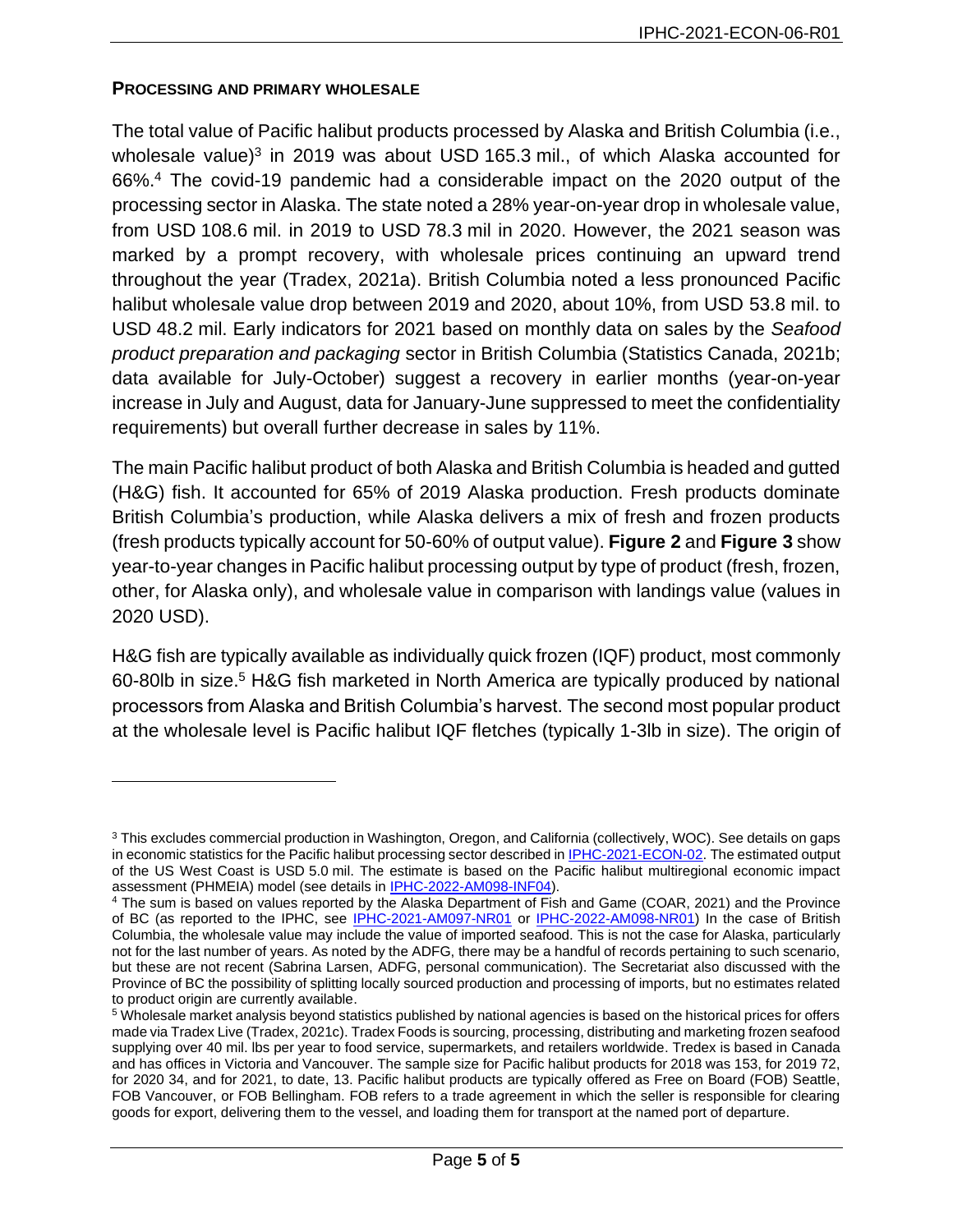the fletches, unlike the H&G fish, varies. What is available on the market is typically a mix of USA-produced fish originating from Alaskan waters and China-produced fish (typically 20-30% of offers on fletches, besides for 2020), much of which is produced from fish harvested in Russian waters. Harvest from Russia is typically about 10-35% cheaper (**[Table](#page-4-0) 2**).



Based on data submitted through Commercial Operator's Annual Report (COAR, 2021).

<span id="page-3-0"></span>*Figure 2: Pacific halibut production – Alaska (2014-2020).*



Based on data provided by the Province of BC (Ministry of Agriculture). Output by type of product not available.

<span id="page-3-1"></span>*Figure 3: Pacific halibut production - British Columbia (2014-2020).*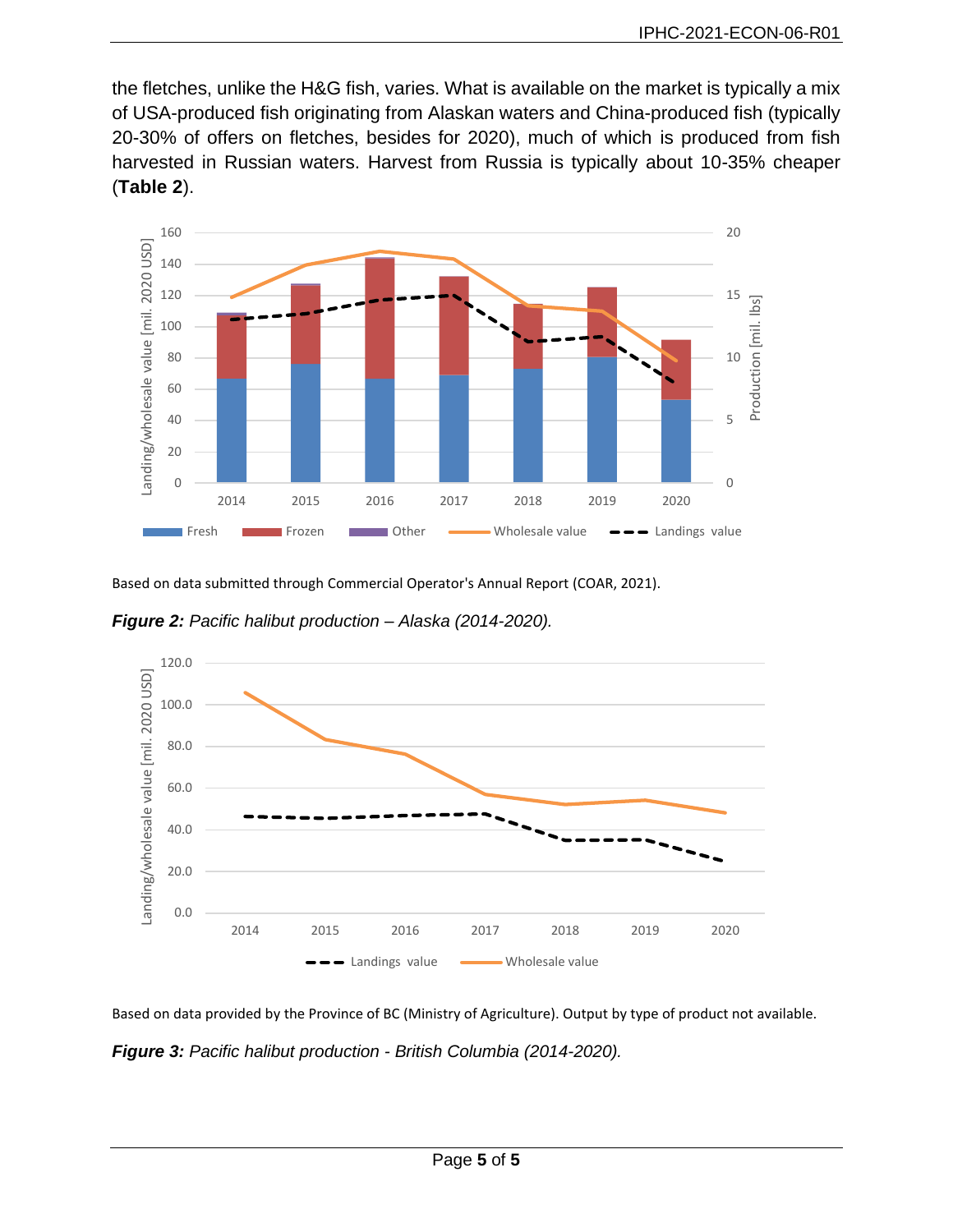|                                 | <b>Fishing Area</b> | 2020               | 2019               |
|---------------------------------|---------------------|--------------------|--------------------|
| Pacific halibut fletches, USA   | Alaska              | USD 10.25-12.75/lb | USD 13.25-14.50/lb |
| production, 1-3lb, 3-5lb        |                     |                    |                    |
| Pacific halibut fletches, China | Russia              | USD 9.25-10.75/lb  | USD 8.50-10.50/lb  |
| production, 1-3lb, 3-5lb        |                     |                    |                    |
| Pacific halibut H&G, USA        | Alaska              | USD 6.35-6.65/lb   | USD 6.50-7.90/lb   |
| production, 10-20lb, 20-40lb    |                     |                    |                    |
| Pacific halibut H&G, Russia     | Russia              | <b>USD 5.80/lb</b> | <b>USD 5.80/lb</b> |
| production, 10-20lb, 20-40lb    |                     |                    |                    |

<span id="page-4-0"></span>*Table 2: Pacific halibut prices on the wholesale market – comparison between Alaskan and Russian harvest* (Tradex, 2021b)*.*

### **RETAIL MARKET AND SERVICES**

On the retail market, Pacific halibut is most commonly sold in the form of fillets (portions, 4-8oz each), but one can also find Pacific halibut steaks and halibut cheeks. Some retailers (e.g., Pike Place Fish Market in Seattle) also sell fish whole. In 2021, fresh Alaskan Pacific halibut fillets routinely sold for USD 24-28 a pound (Welch, 2021), and often more, downtown Seattle (e.g., USD 38 at Pike Place Market). Online, Pacific halibut fillets retailed in late 2021 at about USD 35-48 per pound for fillet portions and USD 35- 36 per pound for steaks. Cheeks were available at USD 34-47 per pound.<sup>6</sup> Online, the shoppers can also choose between Pacific halibut and Atlantic halibut. Atlantic halibut typically retails at slightly lower prices. One online retailer also carried aquacultureproduced halibut from Norway at USD 30 per pound.<sup>7</sup>

Pacific halibut dishes at the restaurants in metropolitan areas typically sell for USD 37-43 for a dish including a 6oz fish portion. $8$  This translates to about USD 100-115 per pound.

### *Pacific halibut retail market and COVID-19*

Widespread closure of restaurants ([Figure](#page-5-0) 4),<sup>9</sup> the Pacific halibut's biggest customers, diminished the demand for fish, particularly high-quality fresh fish that fetch higher prices. Lower prices, down in 2020 by up to 30% in comparison with the previous year (Stremple, 2020), also seen in data from fish tickets from the eLandings reporting system, ADFG,

 $6$  The analysis is based on the database created specifically to analyze retail prices of Pacific halibut. The database currently includes 21 retailers carrying Pacific halibut. It covers all places mentioned in the USA today as the best places to order seafood online (Birdsall, 2020), as well as major retailers that advertise Pacific halibut as a product available on Instacart (i.e., prices could be verified via [www.instacart.com\)](http://www.instacart.com/). The database includes only products that are specifically advertised as Pacific halibut, i.e., excludes products when halibut species was not specified. The database also records the fishing area.

<sup>7</sup> Norway is increasing aquaculture production of Atlantic halibut for export, including production of sashimi-grade halibut (Wright, 2018).

<sup>&</sup>lt;sup>8</sup> Based on prices in 26 seafood restaurants in maior metropolitan areas in Alaska, Washington, and Oregon (Anchorage, Seattle, Bellingham, Portland) that publish menus online (dinner offerings).

<sup>&</sup>lt;sup>9</sup> Equivalent data for Canada is published by Statistics Canada annually and is currently available up to 2019 (Table 11-10-0125-01, Statistics Canada 2021). Thus, at this time, similar effects cannot be confirmed for Canada.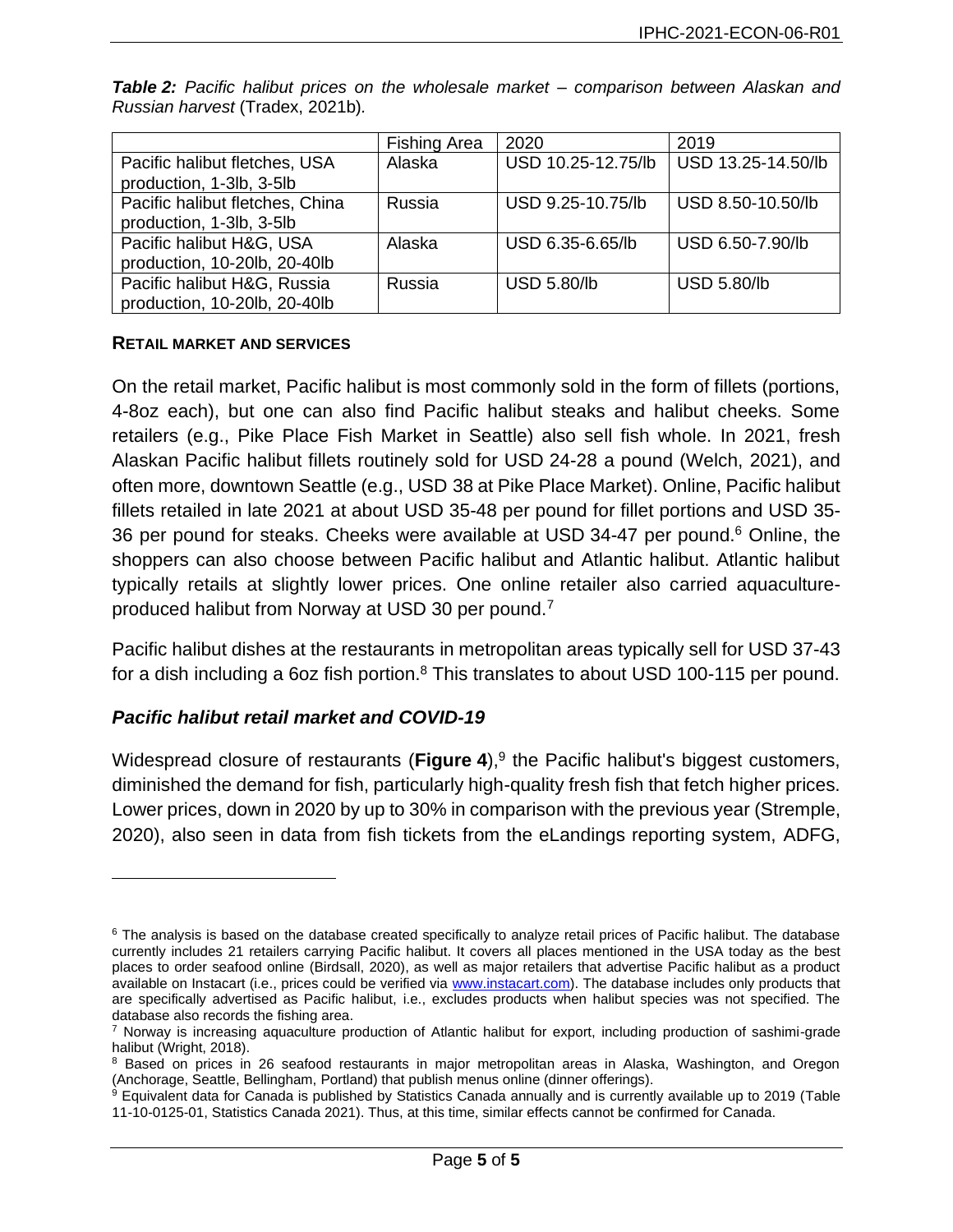2021), caused a slow first half of the 2020 season (Ess 2020, IPHC, 2021). However, amidst the pandemic, Pacific halibut products also noted an increase in online sales, following the general trend for more seafood products consumption at home (Wells, 2020). At the beginning of the lockdown in spring 2020, halibut was the top  $5<sup>th</sup>$  surging cooking recipe searched online in the Seattle-Tacoma metro area (Varriano, 2020). By spring 2021, the restaurant industry started showing a strong recovery (Kelso, 2021), pushing up the prices of Pacific halibut.

Less harvest activity in 2020 had repercussions in the economy beyond the harvest sector as it also affected harvest sector suppliers and downstream industries that rely on its output. Outbreaks of covid-19 in fish processing plants (Estus, 2020; Krakow, 2020) affected economic activity generated regionally by this directly related to the Pacific halibut supply sector. Moreover, seafood processors incurred additional costs related to protective gear, testing, and quarantine accommodations (Ross, 2020; Sapin & Fiorillo, 2020; Welch, 2020b), and these costs were passed on to consumers.



Converted from nominal to real values using Consumer Price Index (CPI, BLS 2021), with baseline in January 2020.

<span id="page-5-0"></span>*Figure 4: Monthly Retail Trade and Food Services - Food Services and Drinking Places: U.S. Total* (US Census, 2021)*.*

## *Certification of Pacific halibut products*

Pacific halibut longline fishery in the Bering Sea off Alaska, and the Pacific waters off British Columbia and Washington state are certified by the [Marine Stewardship Council](https://fisheries.msc.org/en/fisheries/) (MSC). Sustainable production certification, such as the one offered by the MSC, typically adds about 15%, and up to 30% depending on fishery, premium to the product price (Asche & Bronnmann, 2017; Blomquist et al., 2019; Roheim et al., 2011; Vitale et al., 2020).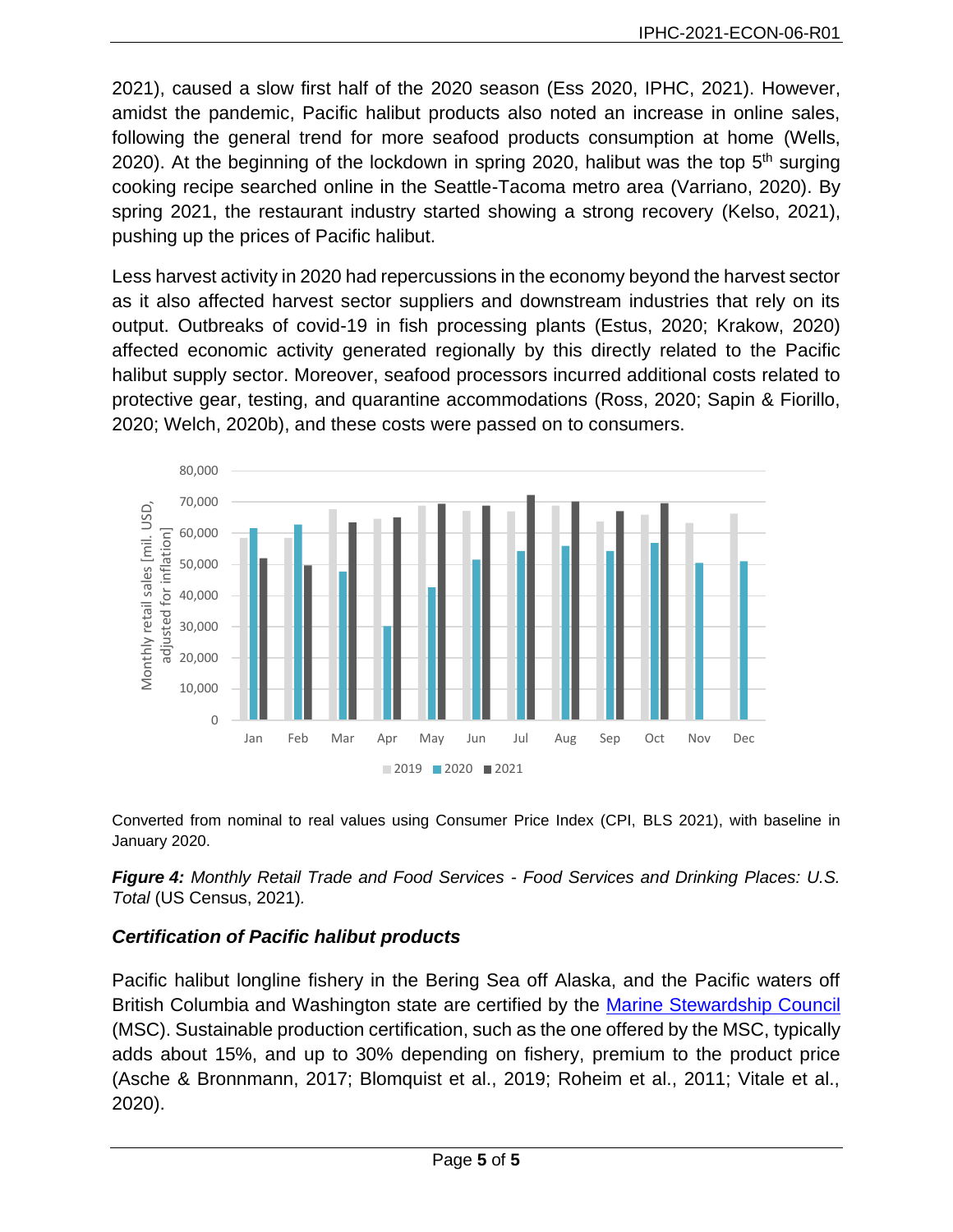The USA MSC catch certification requires product landing at a processor listed on the certificate.<sup>10</sup> The BC catch is certified via the Pacific Halibut Management Association of BC (PHMA). Access to the certificate for Canada Pacific halibut is limited to approved fish buyers in good standing with PHMA.<sup>11</sup>

Pacific halibut Alaska catch is also certified through the Responsible Fisheries [Management \(RFM\) certification program,](https://rfmcertification.org/certified-fishery-species/alaska-halibut/) which is aligned with the FAO Code of Conduct for Responsible Fisheries. RFM certificate also covers Pacific halibut delivered by Southeast Alaska salmon trollers.

Western Bering Sea Pacific halibut longline fishery in Russian territorial waters operated by Longline Fishery Association (57 vessels in total) is also certified by the MSC [\(MSC-](https://cert.msc.org/FileLoader/FileLinkDownload.asmx/GetFile?encryptedKey=uNJKSz0qCIW3NPY98bLG8hPjx3PctibV4l1bsKOomJFptlHJcLo5lWf/h0R9laZa)[F-31439\)](https://cert.msc.org/FileLoader/FileLinkDownload.asmx/GetFile?encryptedKey=uNJKSz0qCIW3NPY98bLG8hPjx3PctibV4l1bsKOomJFptlHJcLo5lWf/h0R9laZa). This fishery is primarily processing fish on board and landing in the ports of Vladivostok or Petropavlovsk-Kamchatskyis.

## *Traceability*

The ability to fully trace a product from the point of sale back to its point of origin, assuring fish is sustainably and legally caught, is increasingly important to customers, although it is mostly adopted in the relation to products that may be illegally sourced (e.g., use of blockchain for strengthening tuna traceability to combat illegal fishing, Visser & Hanich, 2018).

<span id="page-6-0"></span>All Pacific halibut in Canada, including Canadian-caught Pacific halibut landed in the United States, are tagged by an observer and certified by Fisheries and Oceans Canada at the point of initial offloading. Each tag has a unique serial number that can be used to trace the fish back to its point of landing.

No widely-practiced traceability initiatives were identified for the USA-caught Pacific halibut. However, some online retailers offer products linked to specific harvesters in Alaska.<sup>12</sup>

### **SEAFOOD TRADE**

Understanding the Pacific halibut trade balance is vital to assessing the total supply of Pacific halibut products available on the market. Export of the raw products eliminates it from the country's value chain, preventing additional value added contribution. Imports

<sup>&</sup>lt;sup>10</sup> There are 35 companies approved to participate in the use of MSC Certification for Alaska and Washington state Pacific halibut [\(MSC-F-31514\)](https://cert.msc.org/FileLoader/FileLinkDownload.asmx/GetFile?encryptedKey=mkpu56G1wO6dsgVnG0/cIpwcFsqc9v0PzvigYVLN/DramP/teUEEAbyzfdxUdCn3)

<sup>&</sup>lt;sup>11</sup> Currently, there are 13 authorized fish buyers named in the Certificate [\(MSC-F-30019\)](https://cert.msc.org/FileLoader/FileLinkDownload.asmx/GetFile?encryptedKey=YRHtly40mG3xvPoA8pAGH6G1PFiKxW/V+trVngVGXBTbq8eoMaS9ZkzL5326MFDm).

 $12$  For example, Crowd Cow advertises Pacific halibut from a specific fisher in the Prince William Sound. See details at [https://www.crowdcow.com/products/wild-alaskan-halibut.](https://www.crowdcow.com/products/wild-alaskan-halibut)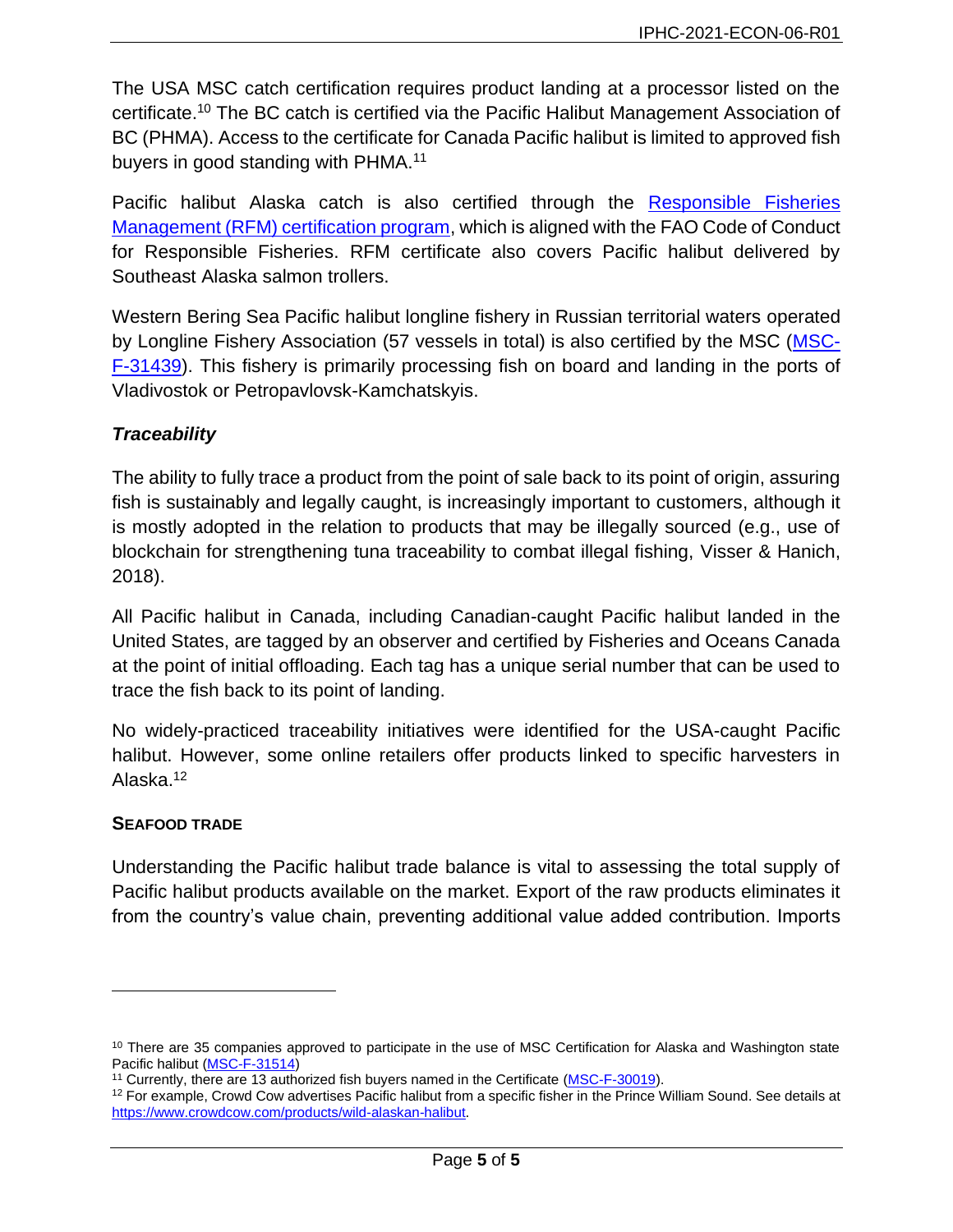compete with other domestically-produced seafood, but can create additional economic impact when there are associated markups.

NOAA database (NOAA, 2021b) provides no evidence for the export of fresh Pacific halibut, although some must be included in the generic category  $HS<sup>13</sup>$  0302290100: *Flatfish NSPF fresh*. There is a modest import by Canada<sup>14</sup> of fresh halibut (HS 0302210090: *Halibut NES fresh/chilled*) from Alaska (USD 11.9 mil. in 2019, USD 9.5 mil. in 2020), and Washington and Oregon (USD 7.3 mil. in 2019, USD 3.7 mil. in 2020), presumably dominated by Pacific halibut. Frozen Pacific halibut exports from the United States are lumped with Atlantic halibut (HS 303310015: *Flatfish halibut Atlantic, Pacific frozen)*. Within this category, exports from Alaska and WOC were USD 4.6 mil. in 2019 and USD 4.1 mil. in 2020. Comparing this with Canadian statistics suggests that the majority of frozen Pacific halibut is sent to the Canadian market (USD 4.3 mil. in 2019 and USD 4.0 mil. in 2020, HS 0303310020: *Halibut, Pacific, frozen*). Overall, this suggests that the majority of the US-caught Pacific halibut is contributing to the US economy throughout its value chain. Exports of processed Pacific halibut products (e.g., fillets) are difficult to trace because they are generally merged with other halibut species and could include imported products.

Imports of fresh Pacific halibut, primarily coming from Canada (USD 29.5 mil. with 89% from Canada in 2019; USD 23.1 mil. with 89% from Canada in 2020), adds to the US domestic supply. There is, however, strong evidence that the domestic Pacific halibut is facing increasing pressure from imports. While the imports of fresh products (HS 302210020: *Flatfish Halibut Pacific Fresh*) increased between 2018 and 2019 only modestly (6%), import of frozen Pacific halibut (HS 0303310020: *Flatfish Halibut Pacific Frozen*) increased by 165%. The majority of the increase is attributed to imports from Russia. Although the import of frozen Pacific halibut is still modest (USD 7.5 mil. in 2019), and decreased in 2020 (to USD 5.9 mil.), there are growing concerns regarding the Alaskan Pacific halibut sector's vitality given the competition flooding the market with cheaper products (Welch, 2020a).

Fresh Pacific halibut accounts for about 5% of fresh fish exports from British Columbia, amounting to USD 26.1 mil. in 2019 (USD 20.8 mil. in 2020). Canadian statistics on exports of frozen Pacific halibut (HS 03033120: *Pacific halibut, frozen*) end in 2016, but replacing it generic frozen halibut category (HS 03033100: *Halibut frozen*) suggest that British Columbia exported in 2019 also up to USD 0.6 mil. worth of frozen Pacific halibut products. This export category noted also an increase in 2020 to USD 1.4 mil. There are no fresh Pacific halibut-specific import statistics for Canada. Fresh Pacific halibut is lumped in HS 0302210090: *Halibut NES fresh/chilled*, but data on import from Alaska and

 $13$  The Harmonized System (HS) is a standardized numerical method of classifying traded products.

<sup>14</sup> Trade statistics provided directly by the Agriservice BC (Province of British Columbia), personal communication.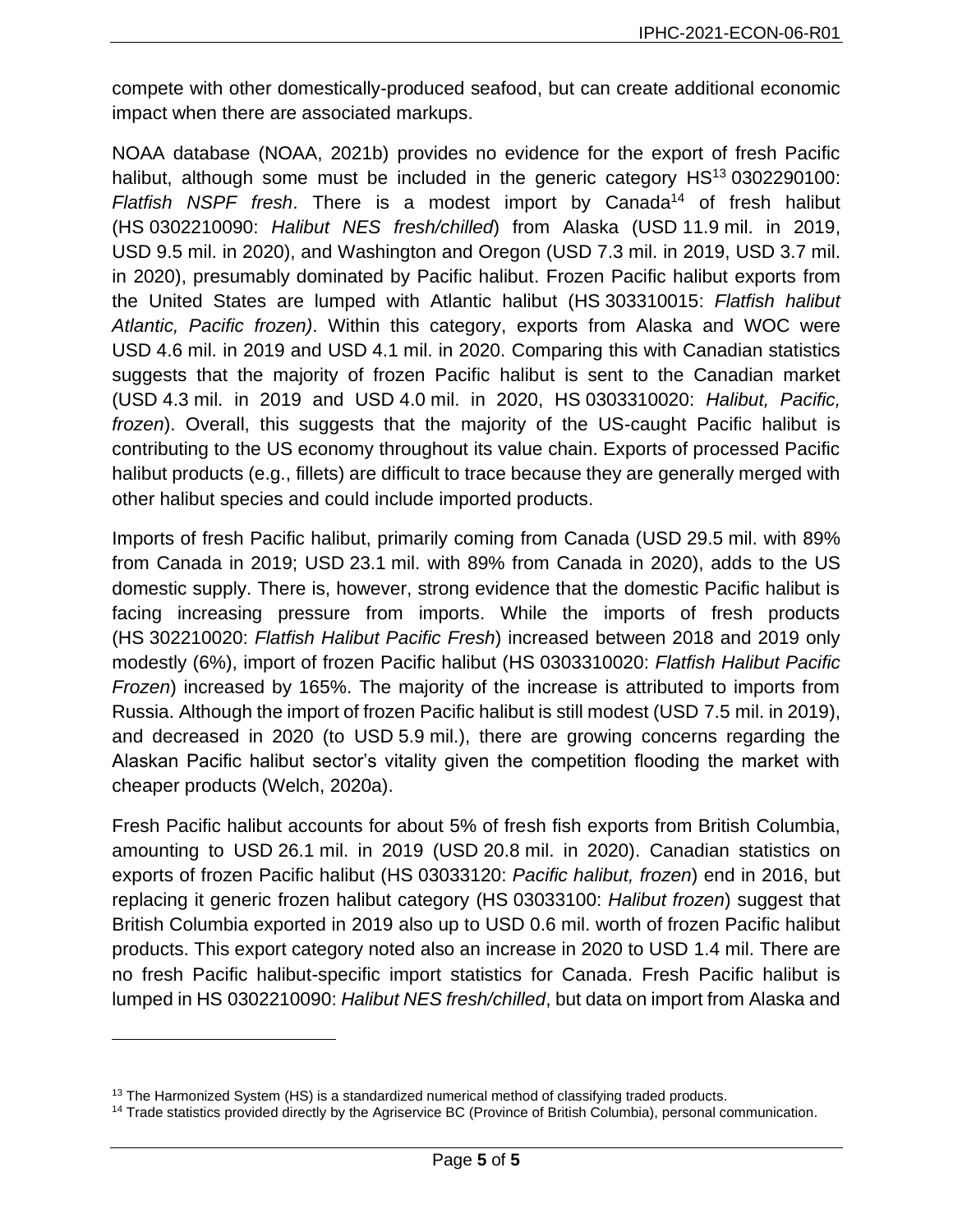WOC suggest import by British Columbia of USD 6.1 mil. in 2019 and USD 4.1 mil. in 2020, and by Canada as a whole of USD 19.2 mil. in 2019 and USD 13.2 mil. in 2020. Imports of frozen Pacific halibut fillets (HS 0304830020: *Fillets, of Pacific halibut, frozen*) by Canada amounted to USD 11.0 mil. in 2019, of which USD 9.0 mil. (81%) was from China, and USD 7.4 mil. in 2020, of which USD 6.0 mil. (82%) from China.

### **FINAL REMARKS**

**[Figure](#page-9-0) 5** summarizes market flows for Pacific halibut, from the landing area to retail and services, accounting for trade balance in fresh, frozen, and processed products, when these could be attributed to Pacific halibut specifically. <sup>15</sup> Overall, it is estimated that the total value added activity related to Pacific halibut products added up to USD 230 mil. in the United States and USD 140 mil. in Canada. The total consumer expenditures on Pacific halibut products in the United States are assessed at USD 460 mil, and in Canada at USD 232 mil[.](#page-12-0)

<sup>&</sup>lt;sup>15</sup> As noted in section All Pacific halibut in Canada, including Canadian-caught Pacific halibut landed in the United [States, are tagged by an observer and certified by Fisheries and Oceans Canada at the point of initial offloading. Each](#page-6-0)  [tag has a unique serial number that can be used to trace the fish back to its point of landing.](#page-6-0)

[No widely-practiced traceability initiatives were identified for the USA-caught Pacific](#page-6-0)  [halibut. However, some online retailers offer products linked to specific harvesters in](#page-6-0)  [Alaska.](#page-6-0)

[Seafood trade,](#page-6-0) processed Pacific halibut products (e.g., fillets) are often difficult to trace because they are generally merged with other halibut species and could include imported products.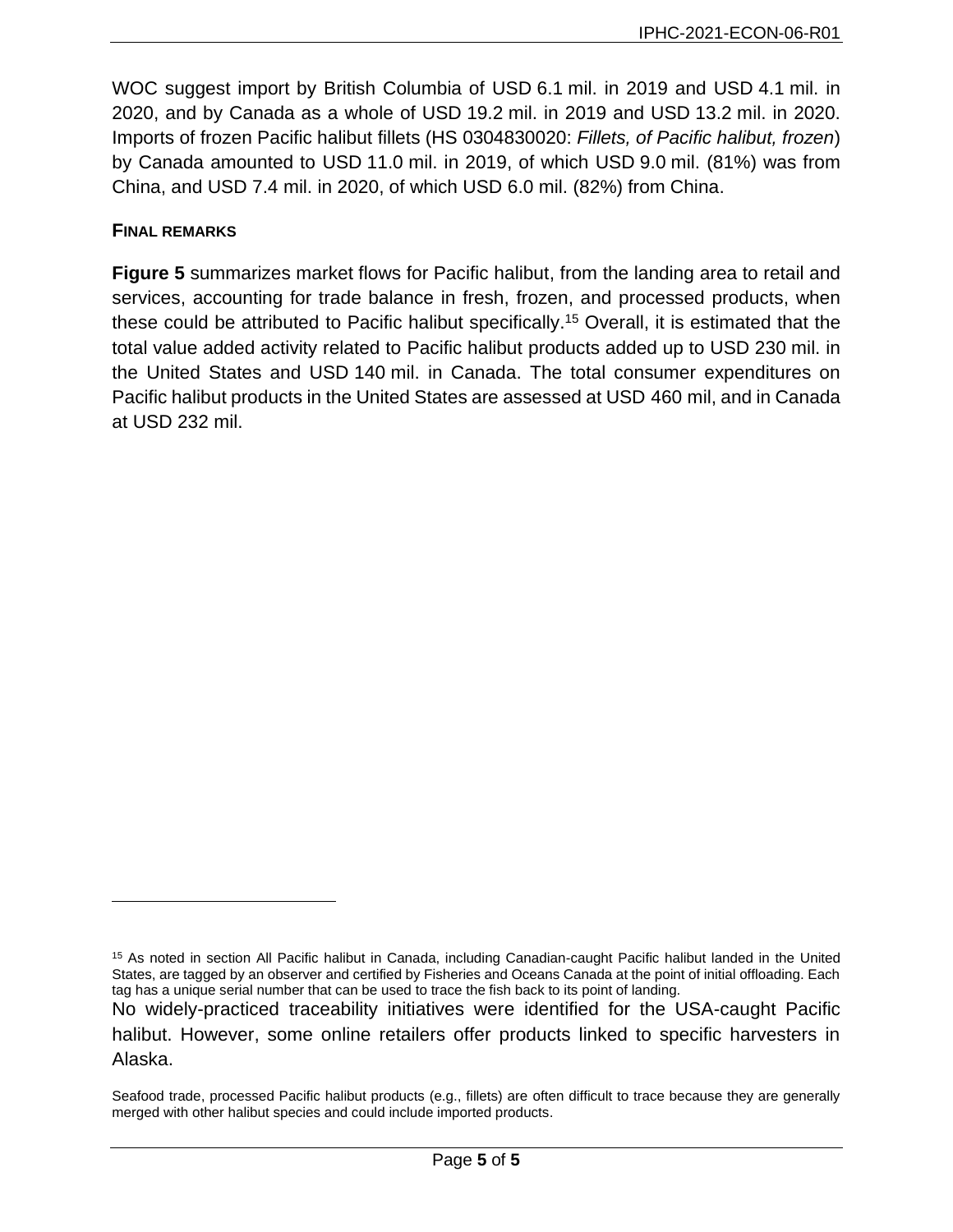

# *[Appendix](#page-12-0) I*

**[Table](#page-12-0) 3** in [Appendix](#page-13-0) I summarizes calculations of the value added, margins, and consumer expenditures for commercial Pacific halibut fishery products in Canada and the United States in 2019.

Understanding the formation of the price paid by final consumers (end-users) is an important step in assessing the contribution of Pacific halibut to the GDP along the entire value chain. However, it is important to note that there are many seafood substitutes available to buyers. Thus, including economic impacts beyond processors and wholesalers in the economic impact assessment (i.e., PHMEIA model, see details in [IPHC-2022-AM098-INF04\)](https://www.iphc.int/uploads/pdf/am/am098/iphc-2022-am098-inf04.pdf), as opposed to assessing the snapshot contribution to the GDP along its entire value chain, would be misleading when considering that it is unlikely that supply shortage would result in a noticeable change in retail or services level gross revenues (Steinback & Thunberg, 2006).



*Notes*: All values associated with arrows are based on 2019 data, all in millions USD. P&W stands for processing and wholesale. This includes seafood products preparation and packaging., i.e., the output can be fresh fish. ROW stands for the rest of the world, i.e., all countries besides Canada and the United States. Values in black indicate domestic production. Values in color inform on trade: purple – fresh fish, blue – frozen fish, and green – processed products (here: fillets). <sup>(1)</sup> Imports of frozen products from states other than AK, WA, OR, or CA. <sup>(2)</sup> See footnote [18.](#page-13-1) <sup>(3)</sup> Of which USD 9.0 mil. coming from China. (4) Excludes processed products because it is reported without the distinction between halibut species. However, fletches produced from Russian harvest processed in China are available on the market (Tradex, 2021c). <sup>(5)</sup> USD 2.5 mil. reported as imported from Mexico. <sup>(6)</sup> Of which USD 0.3 mil. coming from South Korea.

<span id="page-9-0"></span>*Figure 5: Market flows for Pacific halibut.*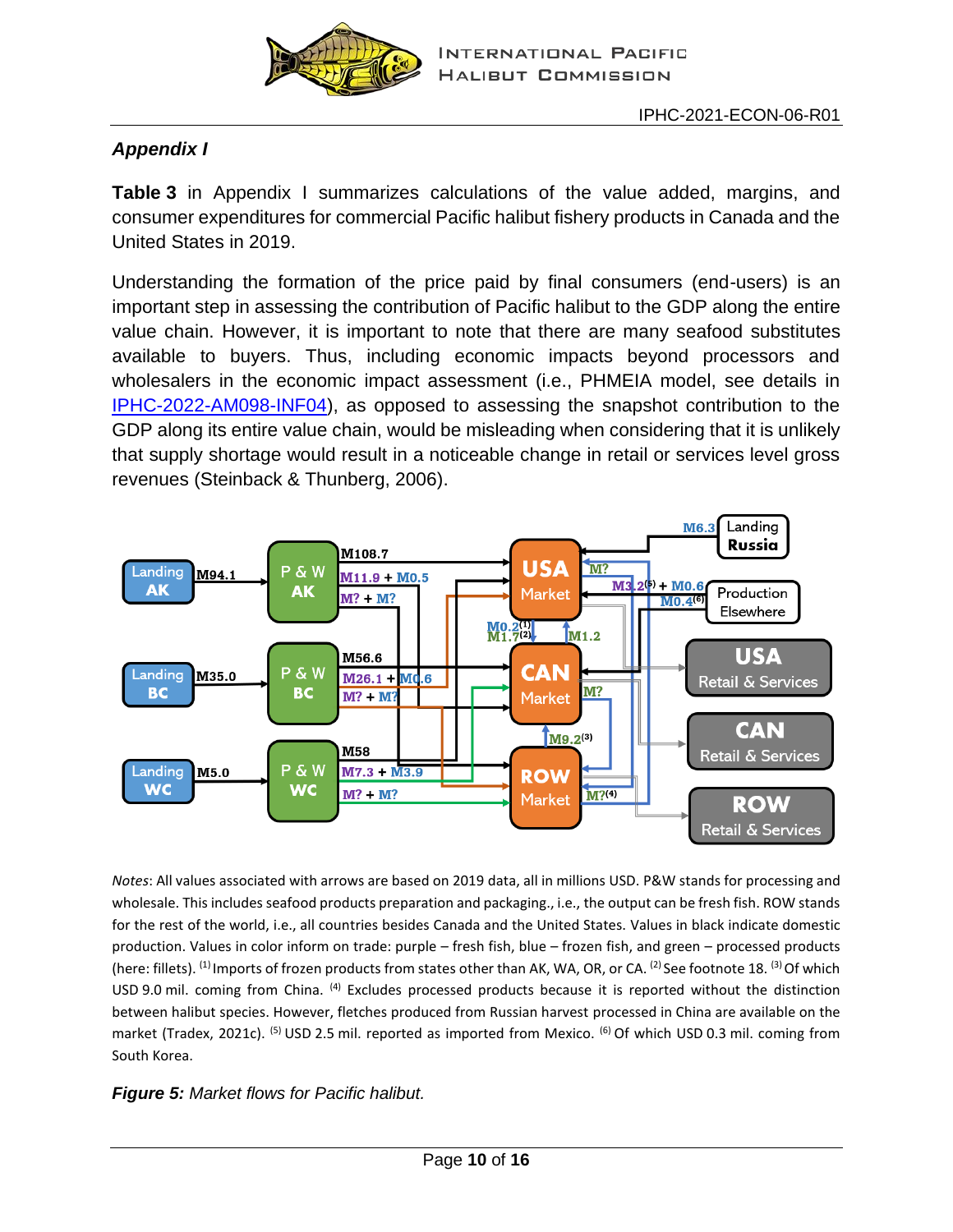### **REFERENCES**

- ADFG. (2021). *Commercial Fishing Reporting: eLandings*. http://www.adfg.alaska.gov/index.cfm?adfg=fishlicense.elandings
- AFSC. (2019). Wholesale Market Profiles for Alaska Groundfish and Crab Fisheries. In *Alaska Fisheries Science Center*. http://www.mcdowellgroup.net/wpcontent/uploads/2020/09/wholesale-market-profiles-for-alaska-groundfish-and-crabfisheries-noaa.pdf
- AKFIN. (2021). *Alaska Fisheries Information Network (AKFIN) APEX reporting system*. Alaska Fisheries Information Network. https://reports.psmfc.org/akfin
- Asche, F., & Bronnmann, J. (2017). Price premiums for ecolabelled seafood: MSC certification in Germany. *Australian Journal of Agricultural and Resource Economics*, *61*(4), 576–589. https://doi.org/10.1111/1467-8489.12217
- Birdsall, L. (2020). The 10 best places to order seafood online. *USA Today*. https://www.usatoday.com/story/tech/reviewedcom/2020/08/11/10-best-placesorder-seafood-online/3348908001/
- Blomquist, J., Bartolino, V., & Waldo, S. (2019). Price premiums for eco-labelled seafood: effects of the MSC certification suspension in the Baltic Sea cod fishery. *European Review of Agricultural Economics*, *47*(1), 50–70. https://doi.org/10.1093/erae/jby047
- BLS. (2021). *CPI for All Urban Consumers (CPI-U)*. US Bureau of Labor Statistics. https://data.bls.gov/cgi-bin/surveymost
- COAR. (2021). *Commercial Fishing Reporting*. Commercial Operator's Annual Reports. https://www.adfg.alaska.gov/index.cfm?adfg=fishlicense.coar
- DFO. (2021). *Seafisheries Landings*. Fisheries and Oceans Canada. https://www.dfompo.gc.ca/stats/commercial/sea-maritimes-eng.htm
- Ess, C. (2020). Restaurant closings, depressed Japan market push halibut, blackcod prices down. *National Fisherman*. https://www.nationalfisherman.com/alaska/restaurant-closings-depressed-japanmarket-push-halibut-blackcod-prices-down
- Estus, J. (2020). COVID spikes at Alaska fish processing plants raise alarm. *Indian Country Today*. https://indiancountrytoday.com/news/covid-spikes-at-alaska-fishprocessing-plants-raise-alarm
- FAO. (2021a). *Global Aquaculture Production*. Food and Agriculture Organization. http://www.fao.org/fishery/statistics/global-aquaculture-production/query/en
- FAO. (2021b). *Global Capture Production*. Food and Agriculture Organization. https://www.fao.org/fishery/statistics/global-capture-production/en
- IPHC. (2021). *Percentage of Directed Commercial Pacific halibut fishery limit landed by week of year*. https://www.iphc.int/data/year-to-date-directed-commercial-landingpatterns-ak-and-bc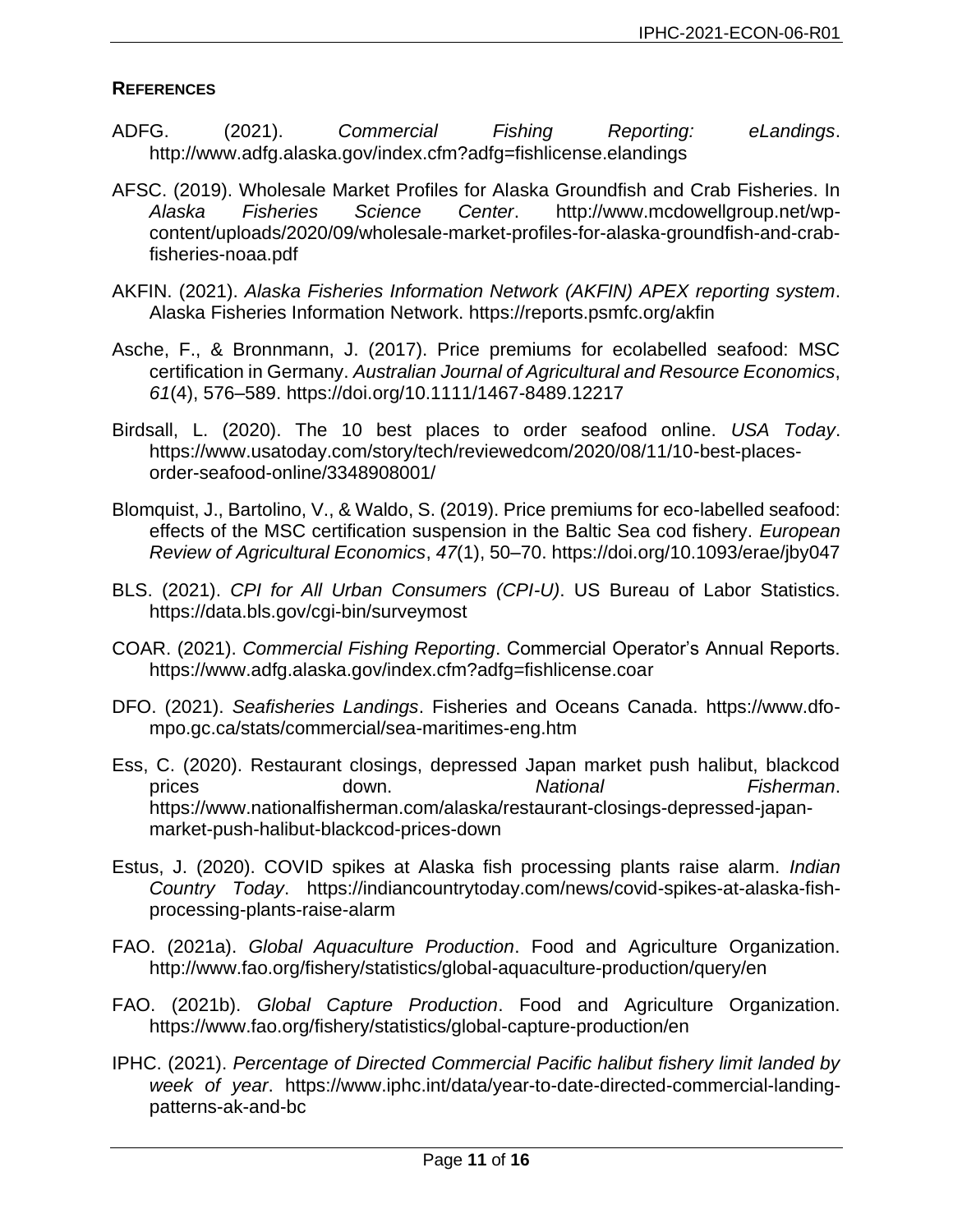- Kelso, A. (2021). Restaurant Industry Showing Strong Recovery , But Sales Remain Down By \$ 110 Billion From Pre-Pandemic Projections. *Forbes*. Restaurant Industry Showing Strong Recovery , But Sales Remain Down By \$ 110 Billion From Pre-Pandemic Projection
- Krakow, M. (2020). 56 workers at Anchorage seafood plant test positive for COVID-19. *Anchorage Daily News*. https://www.adn.com/alaskanews/anchorage/2020/07/24/56-workers-at-anchorage-seafood-processing-planttest-positive-for-covid-19/
- NMFS. (2018). *Fisheries of the United States 2017*. https://www.fisheries.noaa.gov/national/fisheries-united-states-2017
- NOAA. (2021a). *Annual commercial landing statistics*. https://foss.nmfs.noaa.gov/apexfoss/f?p=215
- NOAA. (2021b). *Foreign Trade*. NOAA Fisheries. https://www.st.nmfs.noaa.gov/apex/f?p=213:3
- PacFIN. (2021). *Pacific Fisheries Information Network (PacFIN) APEX reporting system*. Pacific Fisheries Information Network. https://reports.psmfc.org/pacfin
- Roheim, C. A., Asche, F., & Santos, J. I. (2011). The Elusive Price Premium for Ecolabelled Products: Evidence from Seafood in the UK Market. *Journal of Agricultural Economics*, *62*(3), 655–668. https://doi.org/https://doi.org/10.1111/j.1477-9552.2011.00299.x
- Ross, I. (2020). *For Alaska's seafood processors, the COVID-19 pandemic has cost tens of millions of dollars*. KDLG. https://www.kdlg.org/post/alaskas-seafood-processorscovid-19-pandemic-has-cost-tens-millions-dollars
- Sapin, R., & Fiorillo, J. (2020). Seafood processors pay a steep price to keep workers safe from coronavirus. *IntraFish*. https://www.intrafish.com/processing/seafoodprocessors-pay-a-steep-price-to-keep-workers-safe-from-coronavirus/2-1-852502
- Statistics Canada. (2021a). *Table 11-10-0125-01 Detailed food spending, Canada, regions and provinces*. https://doi.org/10.25318/1110012501-eng
- Statistics Canada. (2021b). *Table 16-10-0048-01 Manufacturing sales by industry and province, monthly*. https://doi.org/10.25318/1610004801-eng
- Steinback, S. R., & Thunberg, E. M. (2006). Northeast Region Commercial Fishing Input-Output Model. *NOAA Technical Memorandum NMFS-NE*, *188*.
- Stremple, C. (2020). Local fish put Haines residents to work despite COVID-19 economic slump. *KHNS*. https://khns.org/local-fish-put-haines-residents-to-work-despitecovid-19-economic-slump
- Tradex. (2021a). *Halibut Inventories Fall Short Despite Strong Market*. 3-Minute Market Insight. http://www.tradexfoods.com/3mmi/2021/09-13-halibut-inventories-fall-shortdespite-strong-market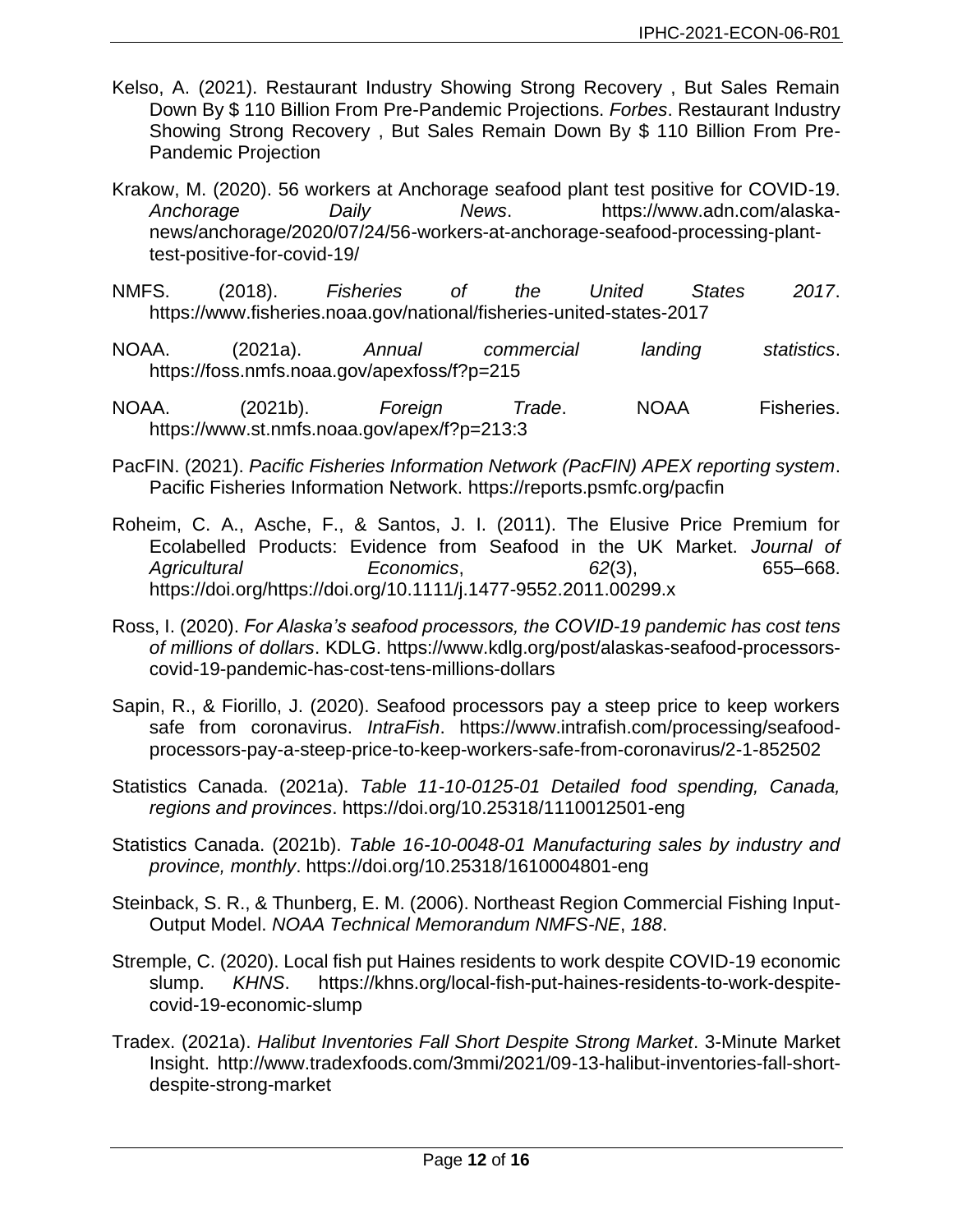- Tradex. (2021b). *Pacific Halibut Update: 2021 Fishery Limit, a 2020 Season through a Pandemic, Stabilized Pricing and Increased Demand*.
- Tradex. (2021c). *Tradex Live: Historical prices*. http://live.tradexfoods.com/historicalprices.php
- US Census. (2021). *Monthly Retail Trade and Food Services*. https://www.census.gov/econ/currentdata/
- Varriano, J. (2020). Everyone's been cooking like crazy during the coronavirus stay-home order. Here's what Seattle's been making. *The Seattle Times*. https://www.seattletimes.com/life/food-drink/everyones-been-cooking-like-crazyduring-the-coronavirus-stay-home-order-heres-what-seattles-been-making/
- Visser, C., & Hanich, Q. A. (2018). How blockchain is strengthening tuna traceability to combat illegal fishing. *The Conversation*, 1–4. https://theconversation.com/howblockchain-is-strengthening-tuna-traceability-to-combat-illegal-fishing-89965
- Vitale, S., Biondo, F., Giosuè, C., Bono, G., Okpala, C. O. R., Piazza, I., Sprovieri, M., & Pipitone, V. (2020). Consumers' perception and willingness to pay for eco-labeled seafood in Italian hypermarkets. *Sustainability*, *12*, 1–13. https://doi.org/10.3390/su12041434
- Welch, L. (2020a). Alaska Halibut Gets Battered by Foreign Import. *Fish Factor*. https://www.adn.com/business-economy/2020/05/12/alaska-halibut-gets-batteredby-foreign-imports-including-a-new-russian-fishery/
- Welch, L. (2020b). Alaska Seafood Processors Get Clobbered by COVID Costs. *Alaska Fish Radio*. https://www.seafoodnews.com/Story/1179409/Alaska-Seafood-Processors-Get-Clobbered-by-COVID-Costs
- Welch, L. (2021). Halibut prices to AK fishermen remain high along with customer demand. *Alaska Fish Radio*. http://www.alaskafishradio.com/halibut-prices-to-akfishermen-remain-high-along-with-customer-demand/
- Wells, P. (2020). A Quarantine Silver Lining for Seafood. *The New York Times*. https://www.nytimes.com/2020/05/05/dining/seafood-fish-coronavirus.html
- <span id="page-12-0"></span>Wright, J. (2018). Norway showcases halibut farm as sustainability star. *Responsible Seafood Advocate*. https://www.globalseafood.org/advocate/norway-showcaseshalibut-farm-as-sustainability-star/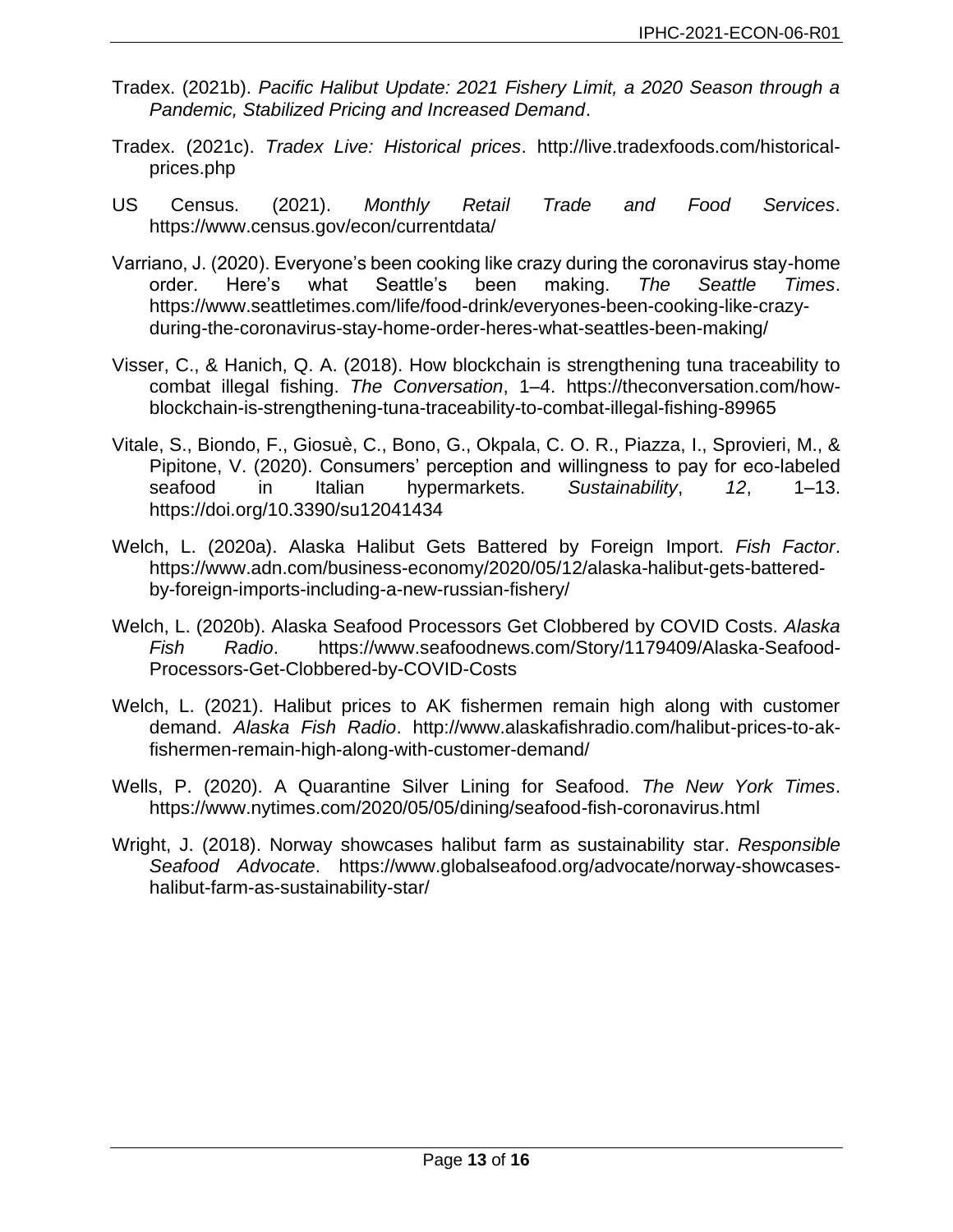

## *Appendix I*

*Table 3: Summary of 2019 value added, margins, and consumer expenditures for commercial Pacific halibut fishery products in Canada and the United States.*

<span id="page-13-0"></span>

| Sector or type of activity | Purchase of<br>fishery<br>inputs | Mark-up of<br>fishery<br>inputs       | mark-<br>Total<br>within<br>up<br>sector | Value<br>added as a<br>percent of<br>total mark-<br><b>up</b> | Value<br>added<br>within<br>sector | Value<br>of<br>sales<br>by<br>sector | Value<br>added<br>contribution                 | Exported<br>fishery<br>products <sup>16</sup> | Source                                                                    |
|----------------------------|----------------------------------|---------------------------------------|------------------------------------------|---------------------------------------------------------------|------------------------------------|--------------------------------------|------------------------------------------------|-----------------------------------------------|---------------------------------------------------------------------------|
|                            | [mil. USD]                       | Percentage<br>fishery<br>0f<br>inputs | [mil. USD]                               | Percentage                                                    | [mil. USD]                         | [mil. USD]                           | Percentage<br><b>GDP</b><br>οf<br>contribution | [mil. USD]                                    |                                                                           |
| <b>USA</b>                 |                                  |                                       |                                          |                                                               |                                    |                                      |                                                |                                               |                                                                           |
| Domestic harvest           |                                  |                                       |                                          |                                                               |                                    |                                      |                                                |                                               |                                                                           |
| AK                         | $\blacksquare$                   | 100%                                  | 94.1                                     | 27.9%                                                         | 26.3                               | 94.1                                 | 11.4%                                          | $\sim$                                        | <b>AKFIN (2021)</b>                                                       |
| WA, OR, CA (WOC)           | $\overline{\phantom{a}}$         | 100%                                  | 5.0                                      | 40.4%                                                         | 2.0                                | 5.0                                  | 0.9%                                           | $\sim$                                        | PacFIN (2021)                                                             |
|                            |                                  |                                       |                                          |                                                               |                                    |                                      |                                                |                                               |                                                                           |
| Processing/wholesale       |                                  |                                       |                                          |                                                               |                                    |                                      |                                                |                                               |                                                                           |
| AK                         | 92.5                             | 17.5%                                 | 16.2                                     | 17.4%                                                         | 2.8                                | 108.7                                | 1.2%                                           | $\blacksquare$                                | COAR (2021)                                                               |
| WA, OR, CA (WOC)           | 5.0                              | 14.8%                                 | 0.7                                      | 37.1%                                                         | 0.3                                | 5.8                                  | 0.1%                                           |                                               | Markup based on communication<br>with NOAA (Jerry Leonard, NOAA<br>NWFSC) |
| Rest of the USA            | $-0$                             | n.a.                                  | n.a.                                     | n.a.                                                          | $-0$                               | $-0$                                 | $-0\%$                                         | $\blacksquare$                                | indication of<br>processing<br>No<br>outside AK/WOC                       |
|                            |                                  |                                       |                                          |                                                               |                                    |                                      |                                                |                                               |                                                                           |
| Imports, fresh             | 29.5                             | $\sim$                                | $\sim$                                   | $\sim$                                                        | $\sim$                             | 29.45                                | $\blacksquare$                                 | $\sim$                                        | NOAA (2021b) <sup>17</sup>                                                |
| Exports, fresh             | $\overline{\phantom{a}}$         | $\sim$                                | $\blacksquare$                           | $\sim$                                                        | $\blacksquare$                     | $\sim$                               | $\blacksquare$                                 | 19.2                                          | AgriService BC <sup>18</sup>                                              |
| Import, frozen             | 7.5                              |                                       |                                          |                                                               |                                    | 7.45                                 |                                                |                                               | NOAA (2021b) <sup>19</sup>                                                |
| Export, frozen             | $\sim$                           | $\sim$                                | $\sim$                                   | $\sim$                                                        | $\blacksquare$                     | $\blacksquare$                       | $\blacksquare$                                 | 4.3                                           | AgriService BC <sup>20</sup>                                              |
|                            |                                  |                                       |                                          |                                                               |                                    |                                      |                                                |                                               |                                                                           |

<sup>&</sup>lt;sup>16</sup> This could also include harvest landed in foreign ports, but this does not apply to Pacific halibut.

<sup>17</sup> Includes HS 0302210020: *Flatfish halibut Pacific fresh*. Canada accounts for the majority (89% in 2019) of this import.

<sup>18</sup> Pacific halibut may be included in NOAA's database (NOAA, 2021b) under HS 0302290100: *Flatfish NSPF fresh*. Canadian statistics specify the import of fresh halibut (HS 0302210090: *Halibut NES fresh/chilled)* from Alaska, Washington, and Oregon. Here, we assume that fresh halibut from these regions is most likely Pacific halibut. <sup>19</sup> Includes HS 0303310020: *Flatfish halibut Pacific frozen*. The majority of this production (84% in 2019) is coming from Russia but minor import is also recorded from China and South Korea. Canada accounts for a small portion (3% in 2019) of this import.

<span id="page-13-1"></span><sup>20</sup> NOAA's database (NOAA, 2021b) lumps exports of frozen Pacific halibut with frozen Atlantic halibut (HS 0303310015: *Flatfish halibut Atlantic Pacific frozen*). As the majority of this category is reported as destined for Canada, we use here HS 0303310020: *Halibut Pacific frozen* imports to Canada from Alaska, Washington, Oregon, and California.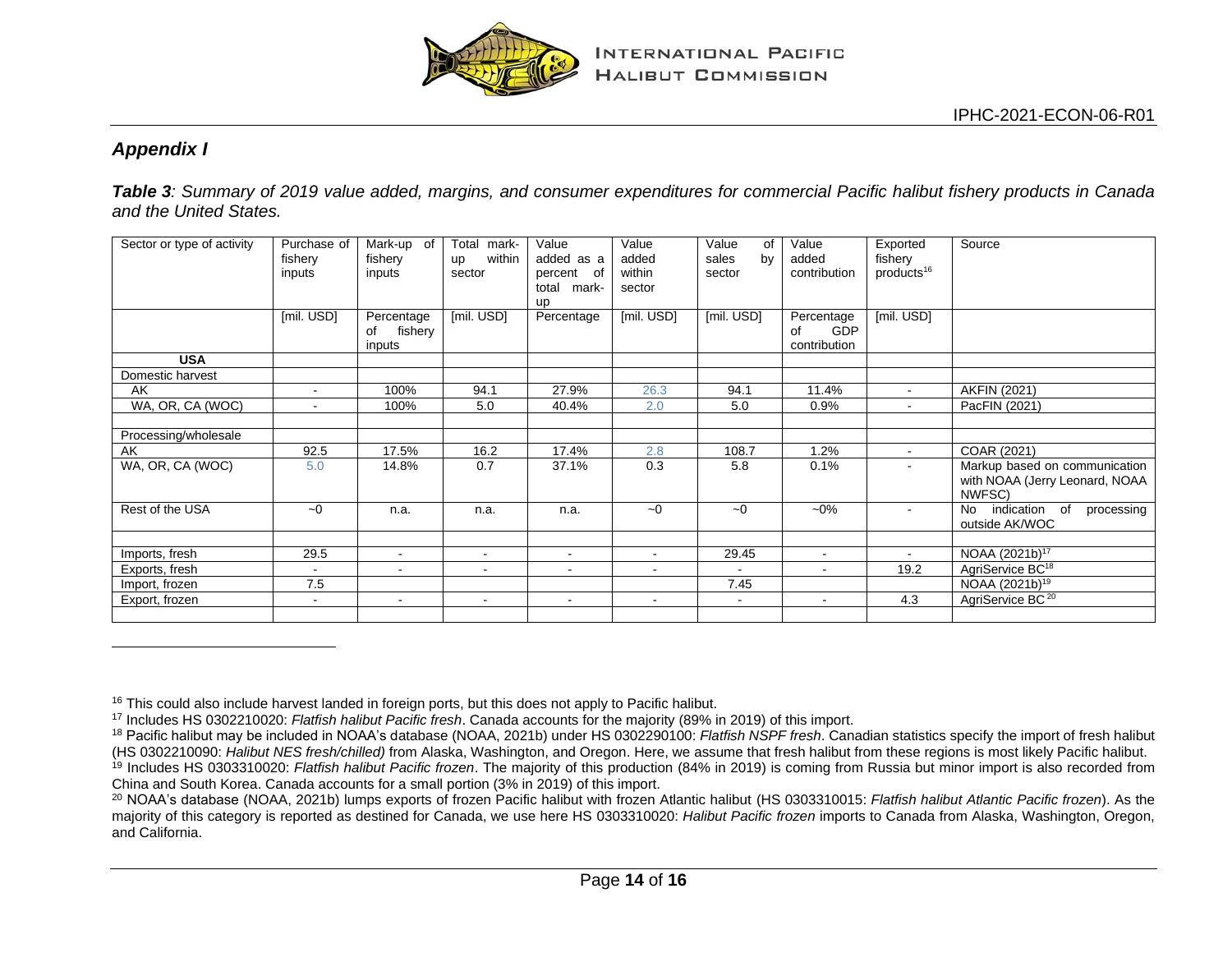| Imports, processed                   | 1.2                | $\sim$         | $\sim$             | $\sim$         | $\blacksquare$ | 1.2                | $\sim$         | $\sim$         | NOAA (2021b) <sup>21</sup>                             |
|--------------------------------------|--------------------|----------------|--------------------|----------------|----------------|--------------------|----------------|----------------|--------------------------------------------------------|
| Exports, processed                   | $\sim$             | $\sim$         | $\sim$             | $\sim$         | $\sim$         | $\sim$             | $\sim$         | 2.1            | NOAA (2021b) <sup>22</sup>                             |
|                                      |                    |                |                    |                |                |                    |                |                |                                                        |
| Secondary processing                 | 127.0              | 63%            | 80.0               | 28%            | 22.4           | 207.0              | 9.8%           |                | FUS <sup>23</sup>                                      |
|                                      |                    |                |                    |                |                |                    |                |                |                                                        |
| Retail                               |                    |                |                    |                |                |                    |                |                |                                                        |
| Food service                         | 124.2              | 182%           | 226.0              | 70%            | 158.2          | 350.19             | 68.9%          | $\sim$         | <b>FUS</b>                                             |
| Stores                               | 82.8               | 33%            | 27.3               | 64%            | 17.5           | 110.11             | 7.6%           | $\blacksquare$ | <b>FUS</b>                                             |
|                                      |                    |                |                    |                |                |                    |                |                |                                                        |
| TOTAL VALUE ADDED<br><b>ACTIVITY</b> |                    |                |                    |                | 229.5          |                    | 100%           |                |                                                        |
| <b>CONSUMER</b>                      |                    |                |                    |                |                | 460.3              |                |                |                                                        |
| <b>EXPENDITURES</b>                  |                    |                |                    |                |                |                    |                |                |                                                        |
|                                      |                    |                |                    |                |                |                    |                |                |                                                        |
| Canada                               |                    |                |                    |                |                |                    |                |                |                                                        |
| Domestic harvest                     |                    |                |                    |                |                |                    |                |                |                                                        |
| <b>BC</b>                            |                    | 100%           | 35.0<br>[CAD 46.4] | 88.9           | 31.1           | 35.0<br>[CAD 46.4] | 22.2%          |                | Direct report to the IPHC (IPHC-<br>2021-AM097-NR01)   |
|                                      |                    |                |                    |                |                |                    |                |                |                                                        |
| Processing / wholesale               |                    |                |                    |                |                |                    |                |                |                                                        |
| BC                                   | 35.0<br>[CAD 46.4] | 61.7%          | 21.6               | 42.4%          | 9.1            | 56.6<br>[CAD 75.1] | 6.5%           | ÷.             | Direct report to the IPHC (IPHC-<br>2021-AM097-NR01)   |
| Rest of Canada                       | $-0$               | n.a.           | n.a.               | n.a.           | $-0$           | $-0$               | $-0\%$         | $\sim$         | <b>No</b><br>indication of<br>processing<br>outside BC |
|                                      |                    |                |                    |                |                |                    |                |                |                                                        |
| Imports, fresh                       | 19.2               | $\sim$         | $\sim$             | $\blacksquare$ | $\blacksquare$ | 19.2               | $\sim$         | $\sim$         | AgriService BC <sup>24</sup>                           |
| Exports, fresh                       | $\overline{a}$     | $\blacksquare$ | $\sim$             | $\sim$         | $\blacksquare$ | $\sim$             | $\sim$         | 26.1           | AgriService BC <sup>25</sup>                           |
| Import, frozen                       | 5.0                | $\sim$         | $\sim$             | $\sim$         | $\mathbf{r}$   | 5.0                | $\blacksquare$ |                | AgriService BC <sup>26</sup>                           |
| Export, frozen                       | $\blacksquare$     |                |                    | $\blacksquare$ | $\blacksquare$ | $\sim$             |                | 0.6            | NOAA (2021b) <sup>27</sup>                             |

<sup>22</sup> This includes HS 0304835005: *Flatfish halibut NSPF fillet frozen*, only export from Alaska and Washington (97.8% for this product export). This would be an underestimate in the case of secondary processing elsewhere in the United States.

<sup>23</sup> Calculated based on the average mark-up of fishery inputs and value added as a percent of total mark-up reported by NMFS (2018), Fisheries in the United States (FUS) report.

<sup>24</sup> Canadian trade statistics only record imports for generic fresh halibut products (HS 0302210090: *Halibut NES fresh/chilled*). Here, we report only import from Alaska, Washington and Oregon, assuming this reflects import of Pacific halibut as opposed to Atlantic halibut. However, import from the rest of the world is expected to play an increasing role in the coming years, and alternative sources for understanding Canada's Pacific halibut imports should be reviewed.

<sup>25</sup> Here, HS 03022120: *Halibut Pacific fresh/chilled* was used. US market is nearly the only export destination recorded for this product (99.994% in 2019).

<sup>26</sup> This includes HS 0303310020: *Halibut Pacific frozen*. Alaska, Washington and Oregon account for the majority (86.3% in 2019) of frozen import.

<sup>27</sup> Includes US imports of HS 0303310020: *Flatfish halibut Pacific frozen*. More generic category in the Canadian database (HS 03033100: *Halibut frozen*) reports nearly the same value and indicates that nearly all of this product (96.8% in terms of value in 2019) goes to the United States.

<sup>21</sup> This includes HS 0304835025: *Flatfish Halibut NSPF fillet frozen* imported from Canada to Alaska and WOC only. This is most likely an underestimate, because the Pacific halibut is also produced by Russia. The number may be also confounded by imports of Atlantic halibut from Canada, but imports to the West Coast are assumed to be dominated by Pacific halibut.